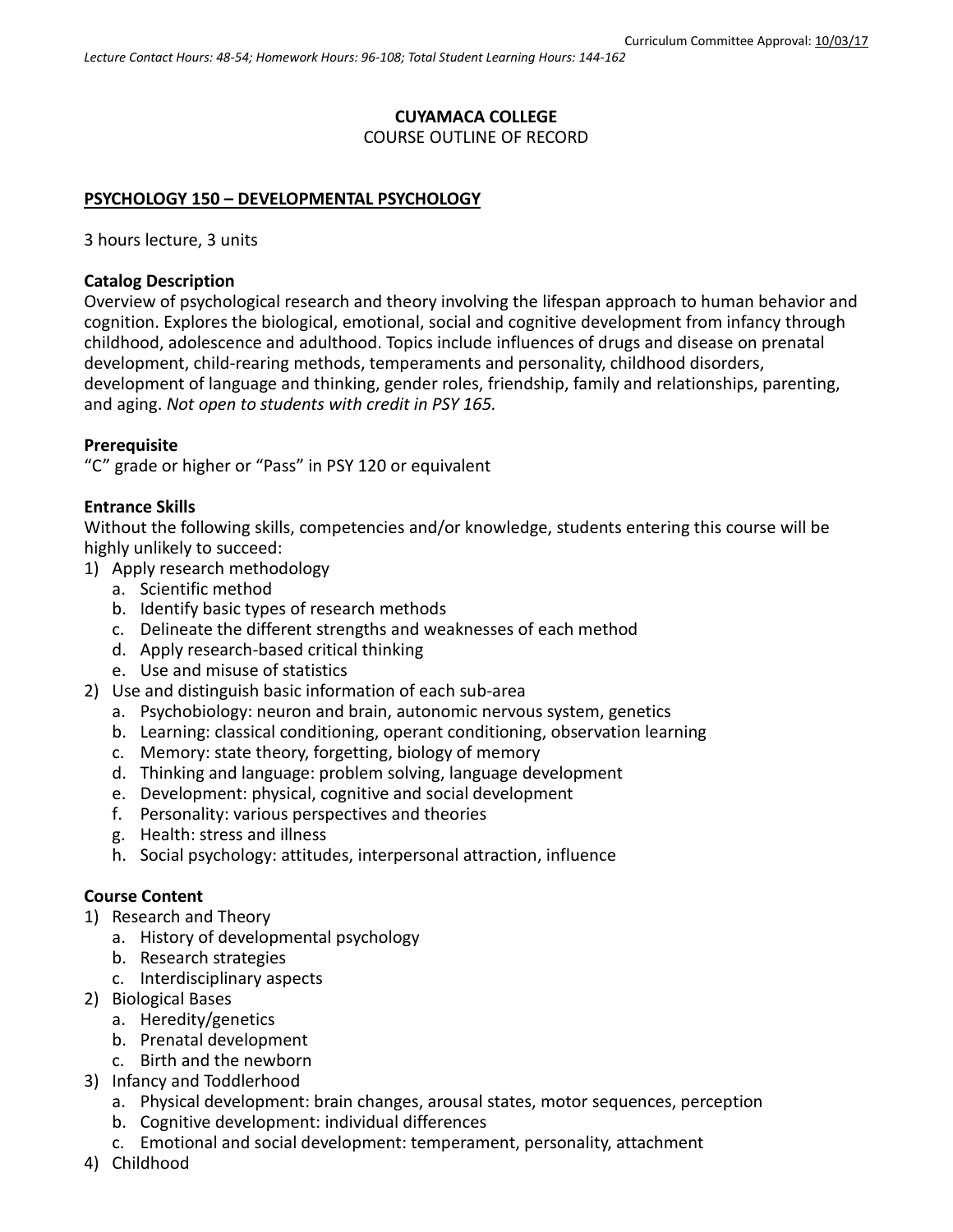- a. Physical development: body growth
- b. Cognitive development: language
- c. Emotional and social development: self, peer relations, morality, gender-typing, child rearing, school, family influences, stress and coping
- 5) Adolescence
	- a. Physical development: puberty, health issues
	- b. Cognitive development: abstract thinking, sex differences, vocations
	- c. Emotional and social development
- 6) Adulthood and Aging

## **Course Objectives**

Students will be able to:

- 1) Compare and contrast the philosophy of different schools of psychology and their interpretation of behavior.
- 2) Apply scientific methods of exploration of human development, from conception to birth, and from childhood, adolescence, and adulthood through aging and death.
- 3) Describe genetic influences on the basic growth of the central nervous system and the impact on physical and intellectual development of the child.
- 4) Explain and contrast various sensory system abilities throughout the lifespan.
- 5) Classify levels of cognitive abilities including reflexes and simple reasoning to abstract concept development through the lifespan.
- 6) Produce examples and strategies that can benefit the physical and emotional development of a child.
- 7) Label and utilize examples to describe the physical development during various stages of lifespan development.
- 8) Discuss limitations and contrast the different theories of language production and language acquisition during childhood.
- 9) Compare and contrast theories of emotional development from attachment during infancy to relationships in adulthood and later years.
- 10) Identify and define characteristics of pre-pubescent and post-pubescent adolescent behavior and emotional development.
- 11) Produce explanations of activities of older adults and elderly populations based on an analysis of their development.

# **Method of Evaluation**

A grading system will be established by the instructor and implemented uniformly. Grades will be based on demonstrated proficiency in subject matter determined by multiple measurements for evaluation, one of which must be essay exams, skills demonstration or, where appropriate, the symbol system.

- 1) Quizzes and exams that measure students' ability to recognize, describe, explain, and provide examples of the various topics, information, and issues related to the study of lifespan development.
- 2) Written analysis of developmental issues that measures students' ability to analyze, interpret and weigh the validity of arguments using research sources.
- 3) Group or individual projects or research papers that measure students' ability to explain childhood and adult behavior.
- 4) Interactive group activities that measure students' ability to analyze, discuss, and draw conclusions about developmental theories and direct observation.

# **Method of Instruction**

- 1) Lecture and discussion
- 2) Group discussion, cooperative learning exercises
- 3) Guest speakers (optional)
- 4) Individual and group projects, structured in-class exercises, demonstrations